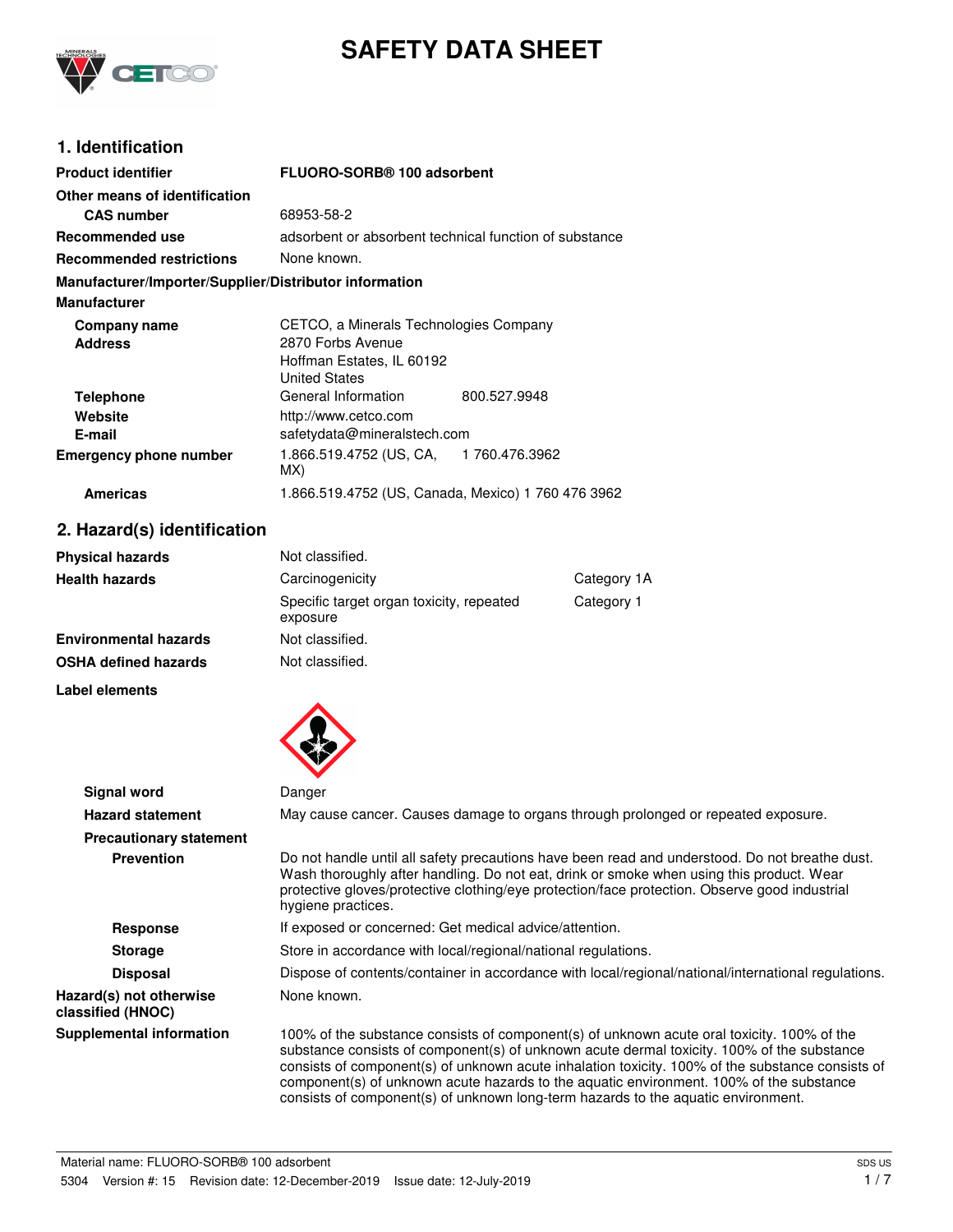# **3. Composition/information on ingredients**

#### **Substances**

| <b>Chemical name</b>                                                                               | Common name and synonyms | <b>CAS number</b> | %   |
|----------------------------------------------------------------------------------------------------|--------------------------|-------------------|-----|
| Quaternary ammonium compounds,<br>bis (hydrogenated tallow<br>alkyl)dimethyl, salts with bentonite |                          | 68953-58-2        | 100 |

#### **Constituents**

| <b>Chemical name</b>                                                         | Common name and synonyms                                                                                                                                                                                                                                                                                                                                                                                                                                                          | <b>CAS number</b> | %          |
|------------------------------------------------------------------------------|-----------------------------------------------------------------------------------------------------------------------------------------------------------------------------------------------------------------------------------------------------------------------------------------------------------------------------------------------------------------------------------------------------------------------------------------------------------------------------------|-------------------|------------|
| QUARTZ (SIO2)                                                                |                                                                                                                                                                                                                                                                                                                                                                                                                                                                                   | 14808-60-7        | $\leq 6$   |
| <b>CRISTOBALITE</b>                                                          |                                                                                                                                                                                                                                                                                                                                                                                                                                                                                   | 14464-46-1        | $\leq$ = 2 |
| <b>Composition comments</b>                                                  | Occupational Exposure Limits for constituents are listed in Section 8.                                                                                                                                                                                                                                                                                                                                                                                                            |                   |            |
| 4. First-aid measures                                                        |                                                                                                                                                                                                                                                                                                                                                                                                                                                                                   |                   |            |
| <b>Inhalation</b>                                                            | Move to fresh air. Call a physician if symptoms develop or persist.                                                                                                                                                                                                                                                                                                                                                                                                               |                   |            |
| <b>Skin contact</b>                                                          | Wash off with soap and water. Get medical attention if irritation develops and persists.                                                                                                                                                                                                                                                                                                                                                                                          |                   |            |
| Eye contact                                                                  | Do not rub eyes.                                                                                                                                                                                                                                                                                                                                                                                                                                                                  |                   |            |
| Ingestion                                                                    | Rinse mouth. Get medical attention if symptoms occur.                                                                                                                                                                                                                                                                                                                                                                                                                             |                   |            |
| <b>Most important</b><br>symptoms/effects, acute and<br>delayed              | Dusts may irritate the respiratory tract, skin and eyes. Prolonged exposure may cause chronic<br>effects.                                                                                                                                                                                                                                                                                                                                                                         |                   |            |
| Indication of immediate<br>medical attention and special<br>treatment needed | Provide general supportive measures and treat symptomatically. Keep victim under observation.<br>Symptoms may be delayed.                                                                                                                                                                                                                                                                                                                                                         |                   |            |
| <b>General information</b>                                                   | If you feel unwell, seek medical advice (show the label where possible). Ensure that medical<br>personnel are aware of the material(s) involved, and take precautions to protect themselves.                                                                                                                                                                                                                                                                                      |                   |            |
| 5. Fire-fighting measures                                                    |                                                                                                                                                                                                                                                                                                                                                                                                                                                                                   |                   |            |
| Suitable extinguishing media                                                 | Water fog. Foam. Dry chemical powder. Carbon dioxide (CO2).                                                                                                                                                                                                                                                                                                                                                                                                                       |                   |            |
| <b>Unsuitable extinguishing</b><br>media                                     | Do not use water jet as an extinguisher, as this will spread the fire.                                                                                                                                                                                                                                                                                                                                                                                                            |                   |            |
| Specific hazards arising from<br>the chemical                                | During fire, gases hazardous to health may be formed.                                                                                                                                                                                                                                                                                                                                                                                                                             |                   |            |
| Special protective equipment<br>and precautions for firefighters             | Self-contained breathing apparatus and full protective clothing must be worn in case of fire.                                                                                                                                                                                                                                                                                                                                                                                     |                   |            |
| <b>Fire fighting</b><br>equipment/instructions                               | Move containers from fire area if you can do so without risk.                                                                                                                                                                                                                                                                                                                                                                                                                     |                   |            |
| <b>Specific methods</b>                                                      | Use standard firefighting procedures and consider the hazards of other involved materials.                                                                                                                                                                                                                                                                                                                                                                                        |                   |            |
| <b>General fire hazards</b>                                                  | No unusual fire or explosion hazards noted.                                                                                                                                                                                                                                                                                                                                                                                                                                       |                   |            |
| 6. Accidental release measures                                               |                                                                                                                                                                                                                                                                                                                                                                                                                                                                                   |                   |            |
| Personal precautions,<br>protective equipment and<br>emergency procedures    | Keep unnecessary personnel away. Keep people away from and upwind of spill/leak. Wear<br>appropriate protective equipment and clothing during clean-up. Do not breathe dust. Use a<br>NIOSH/MSHA approved respirator if there is a risk of exposure to dust/fume at levels exceeding<br>the exposure limits. Ensure adequate ventilation. Local authorities should be advised if significant<br>spillages cannot be contained. For personal protection, see section 8 of the SDS. |                   |            |
| <b>Methods and materials for</b><br>containment and cleaning up              | Avoid dispersal of dust in the air (i.e., clearing dust surfaces with compressed air). Collect dust<br>using a vacuum cleaner equipped with HEPA filter. Stop the flow of material, if this is without risk.                                                                                                                                                                                                                                                                      |                   |            |
|                                                                              | Large Spills: Wet down with water and dike for later disposal. Shovel the material into waste<br>container. Following product recovery, flush area with water.                                                                                                                                                                                                                                                                                                                    |                   |            |
|                                                                              | Small Spills: Sweep up or vacuum up spillage and collect in suitable container for disposal.                                                                                                                                                                                                                                                                                                                                                                                      |                   |            |
|                                                                              |                                                                                                                                                                                                                                                                                                                                                                                                                                                                                   |                   |            |

Never return spills to original containers for re-use. Put material in suitable, covered, labeled containers. For waste disposal, see section 13 of the SDS.

**Environmental precautions** Avoid discharge into drains, water courses or onto the ground.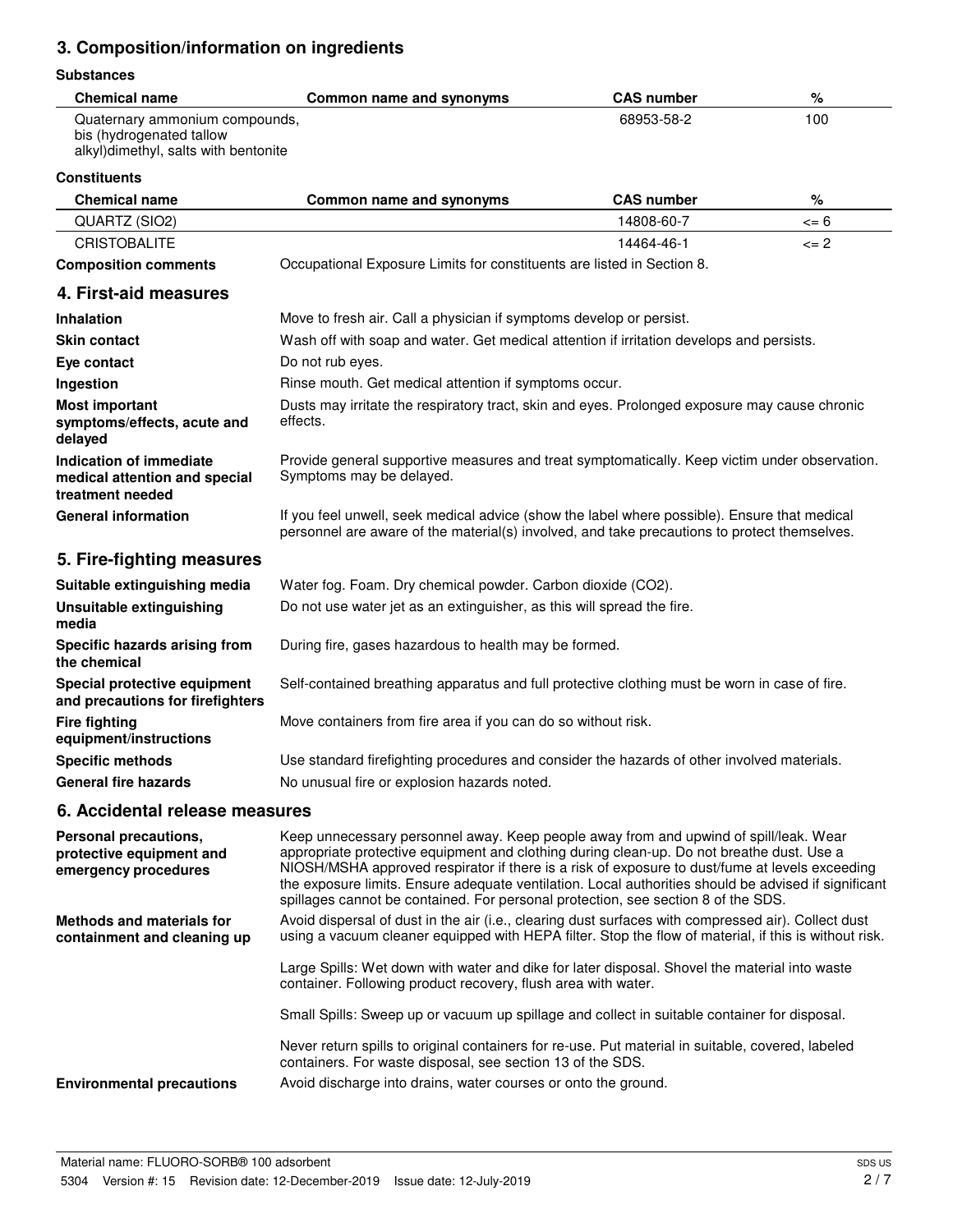# **7. Handling and storage**

**Precautions for safe handling**

Do not handle until all safety precautions have been read and understood. Minimize dust generation and accumulation. Provide appropriate exhaust ventilation at places where dust is formed. Do not breathe dust. When using, do not eat, drink or smoke. Should be handled in closed systems, if possible. Wear appropriate personal protective equipment. Wash hands thoroughly after handling. Observe good industrial hygiene practices.

**Conditions for safe storage, including any incompatibilities** Store in tightly closed container. Store in a well-ventilated place. Keep out of the reach of children. Store away from incompatible materials (see Section 10 of the SDS).

### **8. Exposure controls/personal protection**

#### **Occupational exposure limits**

#### **US. OSHA Table Z-1 Limits for Air Contaminants (29 CFR 1910.1000)**

| <b>Constituents</b>                                                   | <b>Type</b>                                                                                                                         | Value                                                                                                                                                                                                                                                                                                                                                                                                                                                                                                                                                      | Form                 |
|-----------------------------------------------------------------------|-------------------------------------------------------------------------------------------------------------------------------------|------------------------------------------------------------------------------------------------------------------------------------------------------------------------------------------------------------------------------------------------------------------------------------------------------------------------------------------------------------------------------------------------------------------------------------------------------------------------------------------------------------------------------------------------------------|----------------------|
| <b>CRISTOBALITE (CAS</b><br>14464-46-1)                               | PEL                                                                                                                                 | $0.05$ mg/m $3$                                                                                                                                                                                                                                                                                                                                                                                                                                                                                                                                            | Respirable dust.     |
| QUARTZ (SIO2) (CAS<br>14808-60-7)                                     | PEL                                                                                                                                 | $0.05$ mg/m $3$                                                                                                                                                                                                                                                                                                                                                                                                                                                                                                                                            | Respirable dust.     |
| US. OSHA Table Z-3 (29 CFR 1910.1000)<br><b>Additional components</b> | <b>Type</b>                                                                                                                         | <b>Value</b>                                                                                                                                                                                                                                                                                                                                                                                                                                                                                                                                               | Form                 |
| <b>INERT OR NUISANCE</b><br><b>DUSTS</b>                              | <b>TWA</b>                                                                                                                          | $5 \text{ mg/m}$                                                                                                                                                                                                                                                                                                                                                                                                                                                                                                                                           | Respirable fraction. |
|                                                                       |                                                                                                                                     | $15$ mg/m $3$                                                                                                                                                                                                                                                                                                                                                                                                                                                                                                                                              | Total dust.          |
|                                                                       |                                                                                                                                     | 50 mppcf                                                                                                                                                                                                                                                                                                                                                                                                                                                                                                                                                   | Total dust.          |
|                                                                       |                                                                                                                                     | 15 mppcf                                                                                                                                                                                                                                                                                                                                                                                                                                                                                                                                                   | Respirable fraction. |
| <b>Constituents</b>                                                   | <b>Type</b>                                                                                                                         | Value                                                                                                                                                                                                                                                                                                                                                                                                                                                                                                                                                      | <b>Form</b>          |
| <b>CRISTOBALITE (CAS</b><br>14464-46-1)                               | <b>TWA</b>                                                                                                                          | $0.05$ mg/m $3$                                                                                                                                                                                                                                                                                                                                                                                                                                                                                                                                            | Respirable.          |
|                                                                       |                                                                                                                                     | 1.2 mppcf                                                                                                                                                                                                                                                                                                                                                                                                                                                                                                                                                  | Respirable.          |
| QUARTZ (SIO2) (CAS<br>14808-60-7)                                     | <b>TWA</b>                                                                                                                          | $0.1$ mg/m $3$                                                                                                                                                                                                                                                                                                                                                                                                                                                                                                                                             | Respirable.          |
|                                                                       |                                                                                                                                     | 2.4 mppcf                                                                                                                                                                                                                                                                                                                                                                                                                                                                                                                                                  | Respirable.          |
| <b>US. ACGIH Threshold Limit Values</b>                               |                                                                                                                                     |                                                                                                                                                                                                                                                                                                                                                                                                                                                                                                                                                            |                      |
| <b>Constituents</b>                                                   | <b>Type</b>                                                                                                                         | <b>Value</b>                                                                                                                                                                                                                                                                                                                                                                                                                                                                                                                                               | Form                 |
| CRISTOBALITE (CAS<br>14464-46-1)                                      | <b>TWA</b>                                                                                                                          | $0.025$ mg/m3                                                                                                                                                                                                                                                                                                                                                                                                                                                                                                                                              | Respirable fraction. |
| QUARTZ (SIO2) (CAS<br>14808-60-7)                                     | <b>TWA</b>                                                                                                                          | $0.025$ mg/m3                                                                                                                                                                                                                                                                                                                                                                                                                                                                                                                                              | Respirable fraction. |
| US. NIOSH: Pocket Guide to Chemical Hazards                           |                                                                                                                                     |                                                                                                                                                                                                                                                                                                                                                                                                                                                                                                                                                            |                      |
| <b>Constituents</b>                                                   | <b>Type</b>                                                                                                                         | <b>Value</b>                                                                                                                                                                                                                                                                                                                                                                                                                                                                                                                                               | Form                 |
| <b>CRISTOBALITE (CAS</b><br>14464-46-1)                               | <b>TWA</b>                                                                                                                          | $0.05 \,\mathrm{mg/m3}$                                                                                                                                                                                                                                                                                                                                                                                                                                                                                                                                    | Respirable dust.     |
| QUARTZ (SIO2) (CAS<br>14808-60-7)                                     | <b>TWA</b>                                                                                                                          | $0.05 \,\mathrm{mg/m3}$                                                                                                                                                                                                                                                                                                                                                                                                                                                                                                                                    | Respirable dust.     |
| <b>Biological limit values</b>                                        |                                                                                                                                     | No biological exposure limits noted for the ingredient(s).                                                                                                                                                                                                                                                                                                                                                                                                                                                                                                 |                      |
| Appropriate engineering<br>controls                                   |                                                                                                                                     | Good general ventilation should be used. Ventilation rates should be matched to conditions. If<br>applicable, use process enclosures, local exhaust ventilation, or other engineering controls to<br>maintain airborne levels below recommended exposure limits. If exposure limits have not been<br>established, maintain airborne levels to an acceptable level. If material is ground, cut, or used in<br>any operation which may generate dusts, use appropriate local exhaust ventilation to keep<br>exposures below the recommended exposure limits. |                      |
|                                                                       | Individual protection measures, such as personal protective equipment                                                               |                                                                                                                                                                                                                                                                                                                                                                                                                                                                                                                                                            |                      |
| Eye/face protection                                                   | Applicable for industrial settings only. Chemical respirator with organic vapor cartridge, full<br>facepiece, dust and mist filter. |                                                                                                                                                                                                                                                                                                                                                                                                                                                                                                                                                            |                      |
| <b>Skin protection</b>                                                |                                                                                                                                     |                                                                                                                                                                                                                                                                                                                                                                                                                                                                                                                                                            |                      |

**Hand protection** Applicable for industrial settings only. Wear appropriate chemical resistant gloves.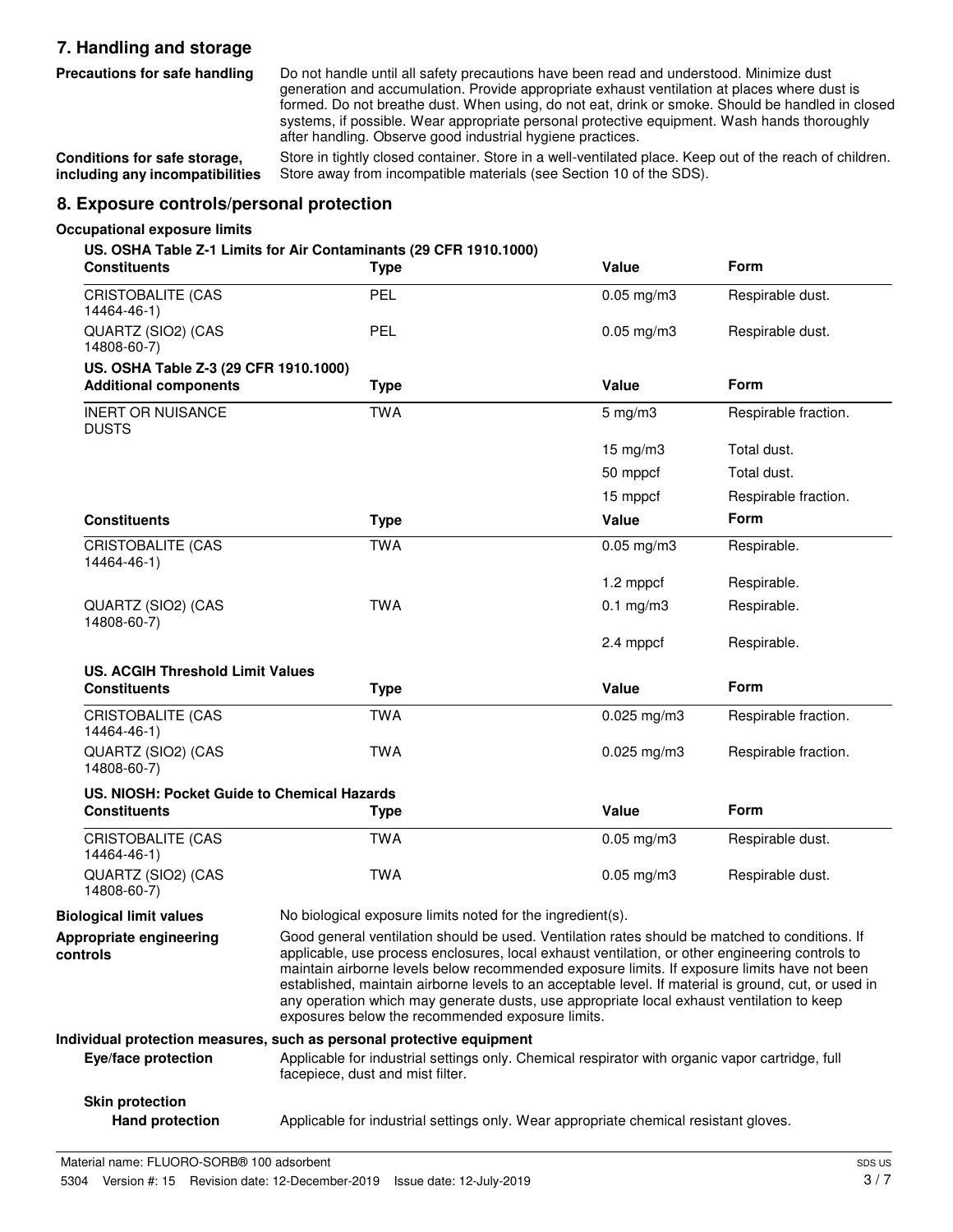| Other                             | Applicable for industrial settings only. Use of an impervious apron is recommended.                                                                                                                                                                                        |
|-----------------------------------|----------------------------------------------------------------------------------------------------------------------------------------------------------------------------------------------------------------------------------------------------------------------------|
| <b>Respiratory protection</b>     | Applicable for industrial settings only. Use a NIOSH/MSHA approved respirator if there is a risk of<br>exposure to dust/fume at levels exceeding the exposure limits. Chemical respirator with organic<br>vapor cartridge, full facepiece, dust and mist filter.           |
| <b>Thermal hazards</b>            | Wear appropriate thermal protective clothing, when necessary.                                                                                                                                                                                                              |
| General hygiene<br>considerations | Observe any medical surveillance requirements. Always observe good personal hygiene<br>measures, such as washing after handling the material and before eating, drinking, and/or<br>smoking. Routinely wash work clothing and protective equipment to remove contaminants. |

# **9. Physical and chemical properties**

| Appearance                                        |                                                                                               |
|---------------------------------------------------|-----------------------------------------------------------------------------------------------|
| <b>Physical state</b>                             | Solid.                                                                                        |
| Form                                              | Micropowder. Powder. or Granular.                                                             |
| Color                                             | Grey.                                                                                         |
| Odor                                              | Slight. fatty odor                                                                            |
| <b>Odor threshold</b>                             | Not available.                                                                                |
| pH                                                | $6 - 9$                                                                                       |
| Melting point/freezing point                      | Not available.                                                                                |
| Initial boiling point and boiling<br>range        | Not available.                                                                                |
| <b>Flash point</b>                                | Not available.                                                                                |
| <b>Evaporation rate</b>                           | Not available.                                                                                |
| Flammability (solid, gas)                         | Not available.                                                                                |
| Upper/lower flammability or explosive limits      |                                                                                               |
| <b>Flammability limit - lower</b><br>(%)          | Not available.                                                                                |
| <b>Flammability limit - upper</b><br>(%)          | Not available.                                                                                |
| Explosive limit - lower (%)                       | Not available.                                                                                |
| Explosive limit - upper (%)                       | Not available.                                                                                |
| Vapor pressure                                    | Not available.                                                                                |
| <b>Vapor density</b>                              | Not available.                                                                                |
| <b>Relative density</b>                           | Not available.                                                                                |
| Solubility(ies)                                   |                                                                                               |
| <b>Solubility (water)</b>                         | Not available.                                                                                |
| <b>Partition coefficient</b><br>(n-octanol/water) | Not available.                                                                                |
| <b>Auto-ignition temperature</b>                  | Not available.                                                                                |
| <b>Decomposition temperature</b>                  | 275 °F (135 °C)                                                                               |
| <b>Viscosity</b>                                  | Not available.                                                                                |
| <b>Other information</b>                          |                                                                                               |
| <b>Explosive properties</b>                       | Not explosive.                                                                                |
| <b>Flammability</b>                               | $>= 950 °F (= 510 °C)$                                                                        |
| <b>Oxidizing properties</b>                       | Not oxidizing.                                                                                |
| 10. Stability and reactivity                      |                                                                                               |
| Reactivity                                        | The product is stable and non-reactive under normal conditions of use, storage and transport. |
| <b>Chemical stability</b>                         | Material is stable under normal conditions.                                                   |
| <b>Possibility of hazardous</b><br>reactions      | No dangerous reaction known under conditions of normal use.                                   |
| <b>Conditions to avoid</b>                        | Contact with incompatible materials.                                                          |
| Incompatible materials                            | Strong oxidizing agents.                                                                      |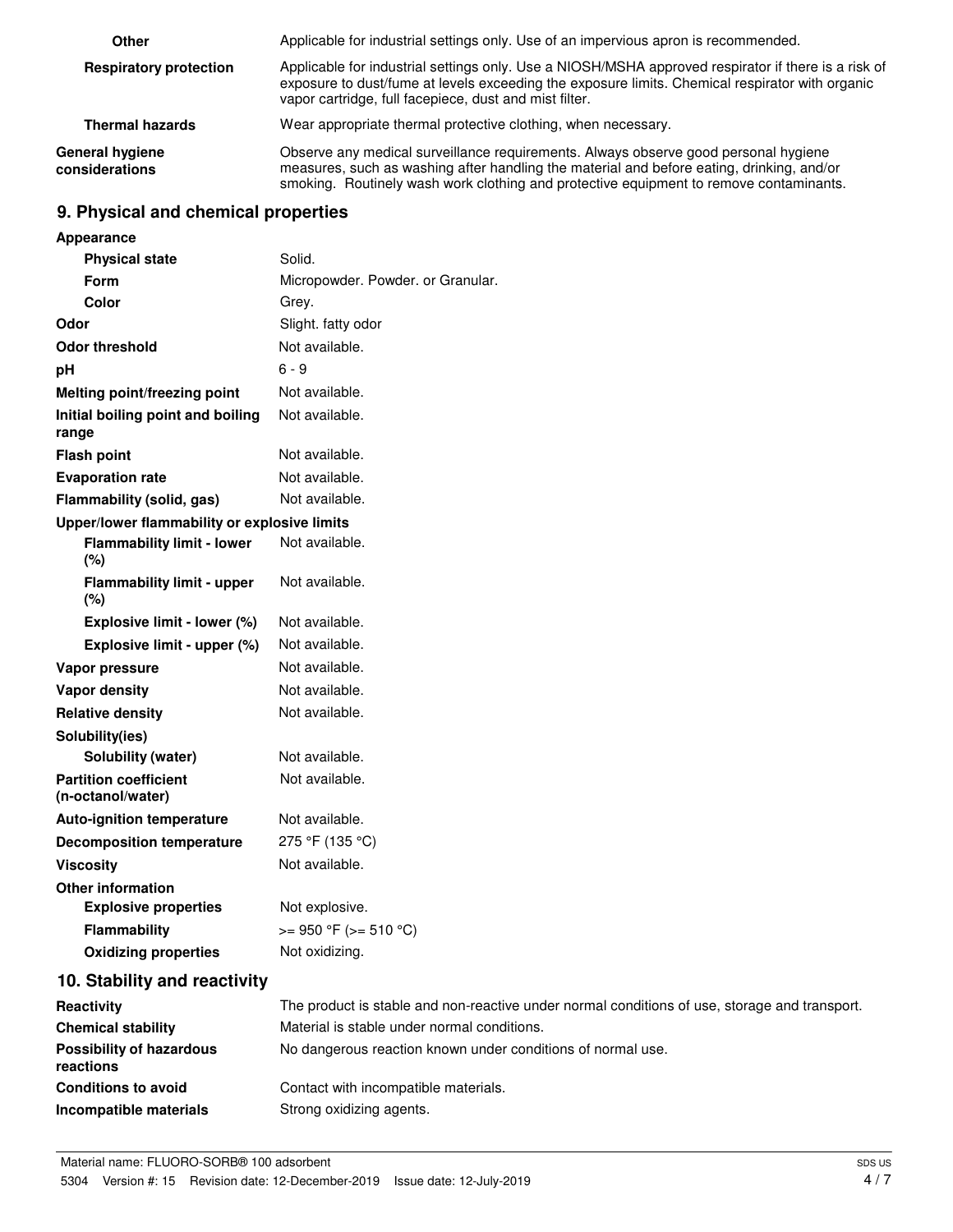### **11. Toxicological information**

### **Information on likely routes of exposure**

| <b>Inhalation</b>                                                                  | Dust may irritate respiratory system.                    |
|------------------------------------------------------------------------------------|----------------------------------------------------------|
| <b>Skin contact</b>                                                                | Dust or powder may irritate the skin.                    |
| Eye contact                                                                        | Dust may irritate the eyes.                              |
| Ingestion                                                                          | Knowledge about health hazard is incomplete.             |
| Symptoms related to the<br>physical, chemical and<br>toxicological characteristics | Dusts may irritate the respiratory tract, skin and eyes. |

#### **Information on toxicological effects**

| <b>Acute toxicity</b>                                  | Not known.                                                                                                                                                                                            |                                                                                                                                                                                            |
|--------------------------------------------------------|-------------------------------------------------------------------------------------------------------------------------------------------------------------------------------------------------------|--------------------------------------------------------------------------------------------------------------------------------------------------------------------------------------------|
| <b>Toxicological data</b>                              |                                                                                                                                                                                                       |                                                                                                                                                                                            |
| <b>Constituents</b>                                    | <b>Species</b>                                                                                                                                                                                        | <b>Test Results</b>                                                                                                                                                                        |
| CRISTOBALITE (CAS 14464-46-1)                          |                                                                                                                                                                                                       |                                                                                                                                                                                            |
| <b>Acute</b>                                           |                                                                                                                                                                                                       |                                                                                                                                                                                            |
| Oral                                                   |                                                                                                                                                                                                       |                                                                                                                                                                                            |
| LD50                                                   | Rat                                                                                                                                                                                                   | > 22500 mg/kg                                                                                                                                                                              |
| <b>Skin corrosion/irritation</b>                       |                                                                                                                                                                                                       | Due to partial or complete lack of data the classification is not possible.                                                                                                                |
| Serious eye damage/eye<br>irritation                   |                                                                                                                                                                                                       | Due to partial or complete lack of data the classification is not possible.                                                                                                                |
| Respiratory or skin sensitization                      |                                                                                                                                                                                                       |                                                                                                                                                                                            |
| <b>Respiratory sensitization</b>                       |                                                                                                                                                                                                       | Due to partial or complete lack of data the classification is not possible.                                                                                                                |
| <b>Skin sensitization</b>                              |                                                                                                                                                                                                       | Due to partial or complete lack of data the classification is not possible.                                                                                                                |
| Germ cell mutagenicity                                 |                                                                                                                                                                                                       | Due to partial or complete lack of data the classification is not possible.                                                                                                                |
| Carcinogenicity                                        | May cause cancer.                                                                                                                                                                                     |                                                                                                                                                                                            |
| IARC Monographs. Overall Evaluation of Carcinogenicity |                                                                                                                                                                                                       |                                                                                                                                                                                            |
| CRISTOBALITE (CAS 14464-46-1)                          |                                                                                                                                                                                                       | 1 Carcinogenic to humans.                                                                                                                                                                  |
| QUARTZ (SIO2) (CAS 14808-60-7)                         | OSHA Specifically Regulated Substances (29 CFR 1910.1001-1053)                                                                                                                                        | 1 Carcinogenic to humans.                                                                                                                                                                  |
| CRISTOBALITE (CAS 14464-46-1)                          |                                                                                                                                                                                                       | Cancer                                                                                                                                                                                     |
| QUARTZ (SIO2) (CAS 14808-60-7)                         |                                                                                                                                                                                                       | Cancer                                                                                                                                                                                     |
|                                                        | US. National Toxicology Program (NTP) Report on Carcinogens                                                                                                                                           |                                                                                                                                                                                            |
| CRISTOBALITE (CAS 14464-46-1)                          |                                                                                                                                                                                                       | Known To Be Human Carcinogen.                                                                                                                                                              |
| QUARTZ (SIO2) (CAS 14808-60-7)                         |                                                                                                                                                                                                       | Reasonably Anticipated to be a Human Carcinogen.<br>Known To Be Human Carcinogen.                                                                                                          |
| <b>Reproductive toxicity</b>                           |                                                                                                                                                                                                       |                                                                                                                                                                                            |
| Specific target organ toxicity -                       | Due to partial or complete lack of data the classification is not possible.<br>Due to partial or complete lack of data the classification is not possible.                                            |                                                                                                                                                                                            |
| single exposure                                        |                                                                                                                                                                                                       |                                                                                                                                                                                            |
| Specific target organ toxicity -<br>repeated exposure  | Causes damage to organs through prolonged or repeated exposure.                                                                                                                                       |                                                                                                                                                                                            |
| <b>Aspiration hazard</b>                               | Due to partial or complete lack of data the classification is not possible.                                                                                                                           |                                                                                                                                                                                            |
| <b>Chronic effects</b>                                 | Causes damage to organs through prolonged or repeated exposure.                                                                                                                                       |                                                                                                                                                                                            |
| 12. Ecological information                             |                                                                                                                                                                                                       |                                                                                                                                                                                            |
| <b>Ecotoxicity</b>                                     | The product is not classified as environmentally hazardous. However, this does not exclude the<br>possibility that large or frequent spills can have a harmful or damaging effect on the environment. |                                                                                                                                                                                            |
| Persistence and degradability                          | No data is available on the degradability of this product.                                                                                                                                            |                                                                                                                                                                                            |
| <b>Bioaccumulative potential</b>                       | No data available.                                                                                                                                                                                    |                                                                                                                                                                                            |
| <b>Mobility in soil</b>                                | No data available.                                                                                                                                                                                    |                                                                                                                                                                                            |
| Other adverse effects                                  |                                                                                                                                                                                                       | No other adverse environmental effects (e.g. ozone depletion, photochemical ozone creation<br>potential, endocrine disruption, global warming potential) are expected from this component. |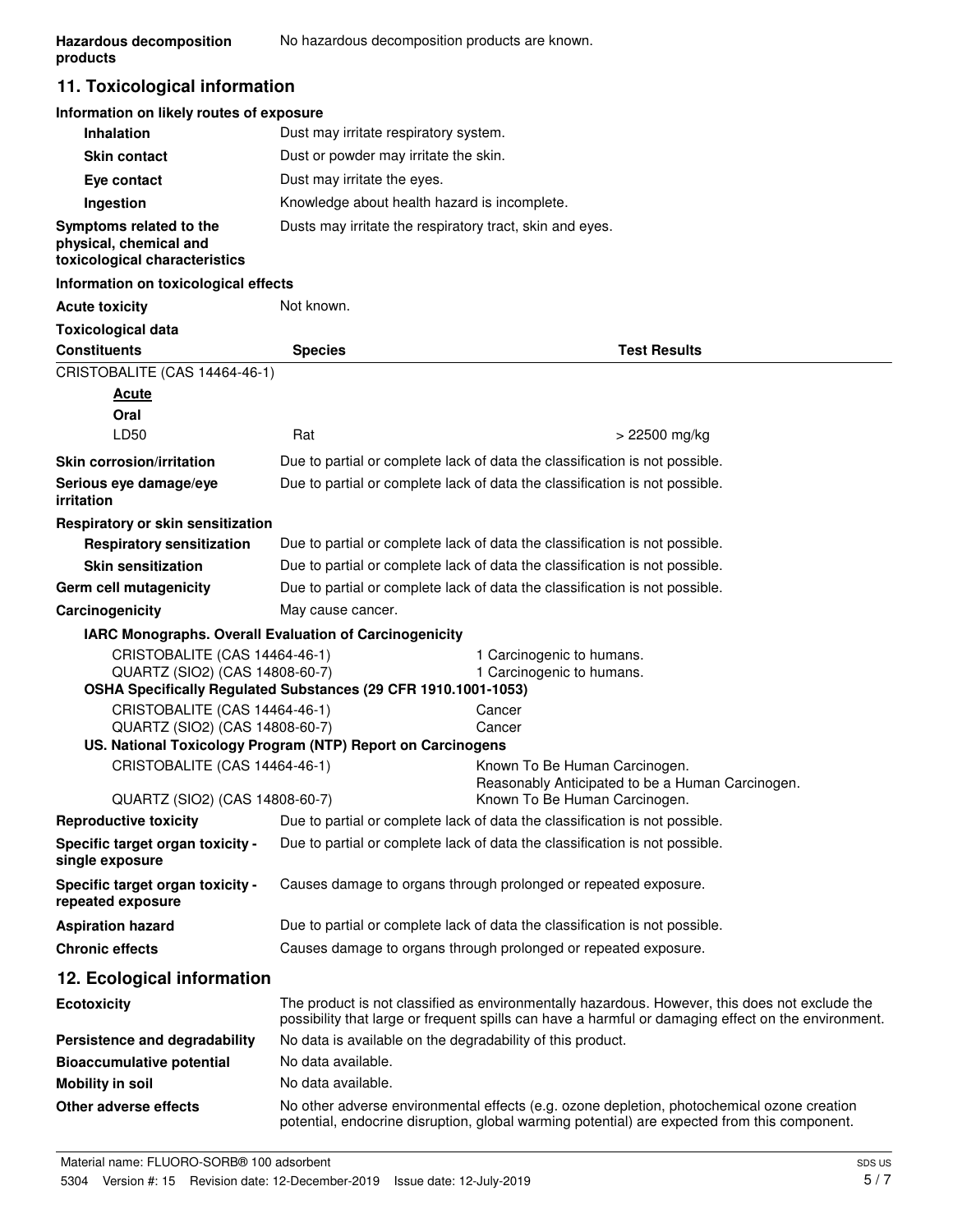### **13. Disposal considerations**

| <b>Disposal instructions</b>             | Collect and reclaim or dispose in sealed containers at licensed waste disposal site. Dispose of<br>contents/container in accordance with local/regional/national/international regulations.                            |
|------------------------------------------|------------------------------------------------------------------------------------------------------------------------------------------------------------------------------------------------------------------------|
| Local disposal regulations               | Dispose in accordance with all applicable regulations.                                                                                                                                                                 |
| Hazardous waste code                     | The waste code should be assigned in discussion between the user, the producer and the waste<br>disposal company.                                                                                                      |
| Waste from residues / unused<br>products | Dispose of in accordance with local regulations. Empty containers or liners may retain some<br>product residues. This material and its container must be disposed of in a safe manner (see:<br>Disposal instructions). |
| Contaminated packaging                   | Since emptied containers may retain product residue, follow label warnings even after container is<br>emptied. Empty containers should be taken to an approved waste handling site for recycling or<br>disposal.       |

### **14. Transport information**

#### **DOT**

Not regulated as dangerous goods.

# **IATA**

Not regulated as dangerous goods.

### **IMDG**

Not regulated as dangerous goods.

#### **Transport in bulk according to** Not applicable. **Annex II of MARPOL 73/78 and the IBC Code**

# **15. Regulatory information**

### **US federal regulations**

This product is a "Hazardous Chemical" as defined by the OSHA Hazard Communication Standard, 29 CFR 1910.1200.

### **Toxic Substances Control Act (TSCA)**

**TSCA Section 12(b) Export Notification (40 CFR 707, Subpt. D)**

Not regulated.

### **CERCLA Hazardous Substance List (40 CFR 302.4)**

Not listed.

### **SARA 304 Emergency release notification**

Not regulated.

#### **OSHA Specifically Regulated Substances (29 CFR 1910.1001-1053)**

| CRISTOBALITE (CAS 14464-46-1)  | Cancer                |
|--------------------------------|-----------------------|
| QUARTZ (SIO2) (CAS 14808-60-7) | Cancer                |
| CRISTOBALITE (CAS 14464-46-1)  | lung effects          |
| QUARTZ (SIO2) (CAS 14808-60-7) | lung effects          |
| CRISTOBALITE (CAS 14464-46-1)  | immune system effects |
| QUARTZ (SIO2) (CAS 14808-60-7) | immune system effects |
| CRISTOBALITE (CAS 14464-46-1)  | kidney effects        |
| QUARTZ (SIO2) (CAS 14808-60-7) | kidney effects        |

### **Superfund Amendments and Reauthorization Act of 1986 (SARA)**

#### **SARA 302 Extremely hazardous substance**

Not listed.

**SARA 311/312 Hazardous** No (Exempt) **chemical**

# **SARA 313 (TRI reporting)**

Not regulated.

### **Other federal regulations**

### **Clean Air Act (CAA) Section 112 Hazardous Air Pollutants (HAPs) List**

Not regulated.

### **Clean Air Act (CAA) Section 112(r) Accidental Release Prevention (40 CFR 68.130)**

Not regulated.

**Safe Drinking Water Act** Not regulated. **(SDWA)**